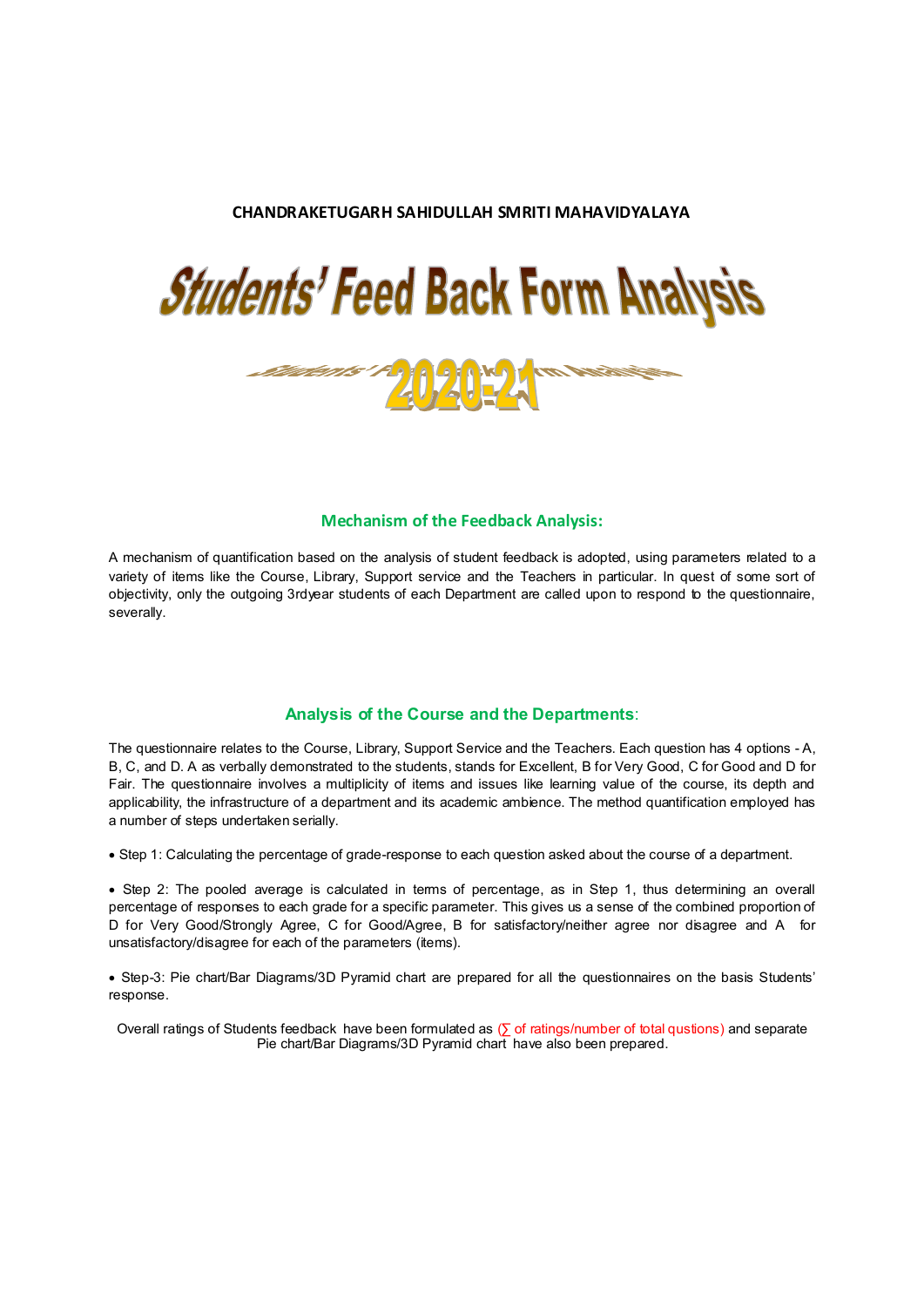## **STUDENTS' FEEDBACK ON TEACHERS (Ratings )**

A.Disagree B. **NEITHER AGREE NOR DISAGREE** C. **AGREE** D. **STRONGLY AGREE**

| <b>SL</b>      | Details                                                                                | A | B              | C     | D    |
|----------------|----------------------------------------------------------------------------------------|---|----------------|-------|------|
| <b>NO</b>      |                                                                                        |   |                |       |      |
| $\mathbf{1}$   | The teacher completes the entire syllabus in time                                      |   | $\overline{2}$ | 31    | 67   |
| $\overline{2}$ | The teacher discusses, topics and interacts sufficiently with<br>us in the class       |   | $\overline{2}$ | 21    | 71   |
| 3              | The teacher communicates clearly and inspires me through<br>his teaching               |   | 4              | 67    | 29   |
| 4              | The teacher is punctual in class                                                       |   | $\mathbf{1}$   | 80    | 19   |
| 5              | The teacher comes well prepared in the class                                           |   | $\Omega$       | 21    | 79   |
| 6              | The teacher encourages participation and discussion in<br>class                        |   | 3              | 35    | 62   |
| $\overline{7}$ | The teacher uses modern teaching aids, power point<br>presentations' web resources etc |   | 12             | 55    | 33   |
| 8              | Teacher's attitude towards the student is affectionate &<br>helpful                    |   | $\overline{2}$ | 12    | 86   |
|                | $\sum$ of ratings                                                                      |   | 30             | 342   | 428  |
|                | Over all ratings of Students feedback on Teachers<br>$(\Sigma \text{ of ratings}/8)$   |   | 3.75           | 42.75 | 53.5 |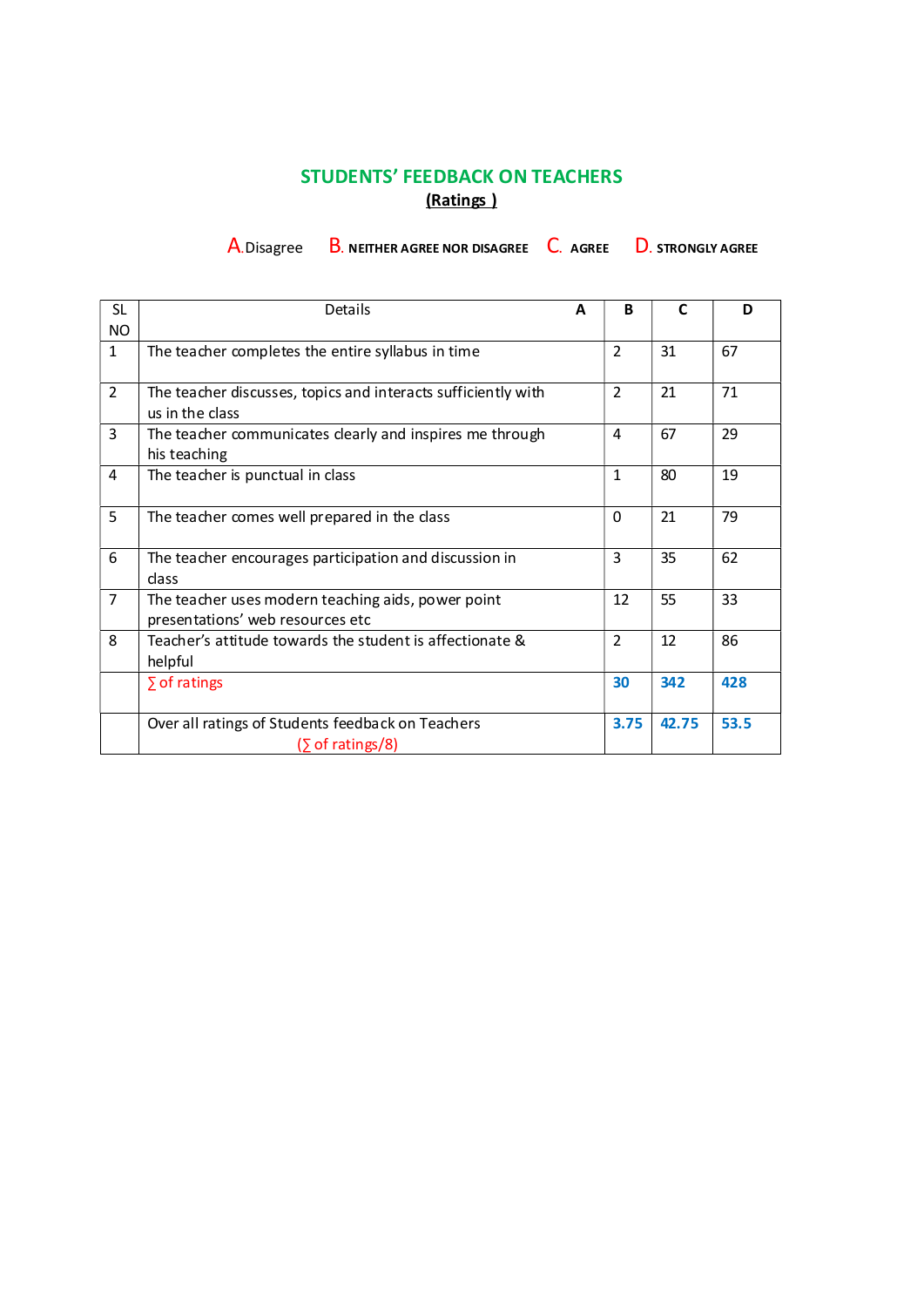

## **ANALYSIS AT A GLANCE THROUGH 3D PIE CHART**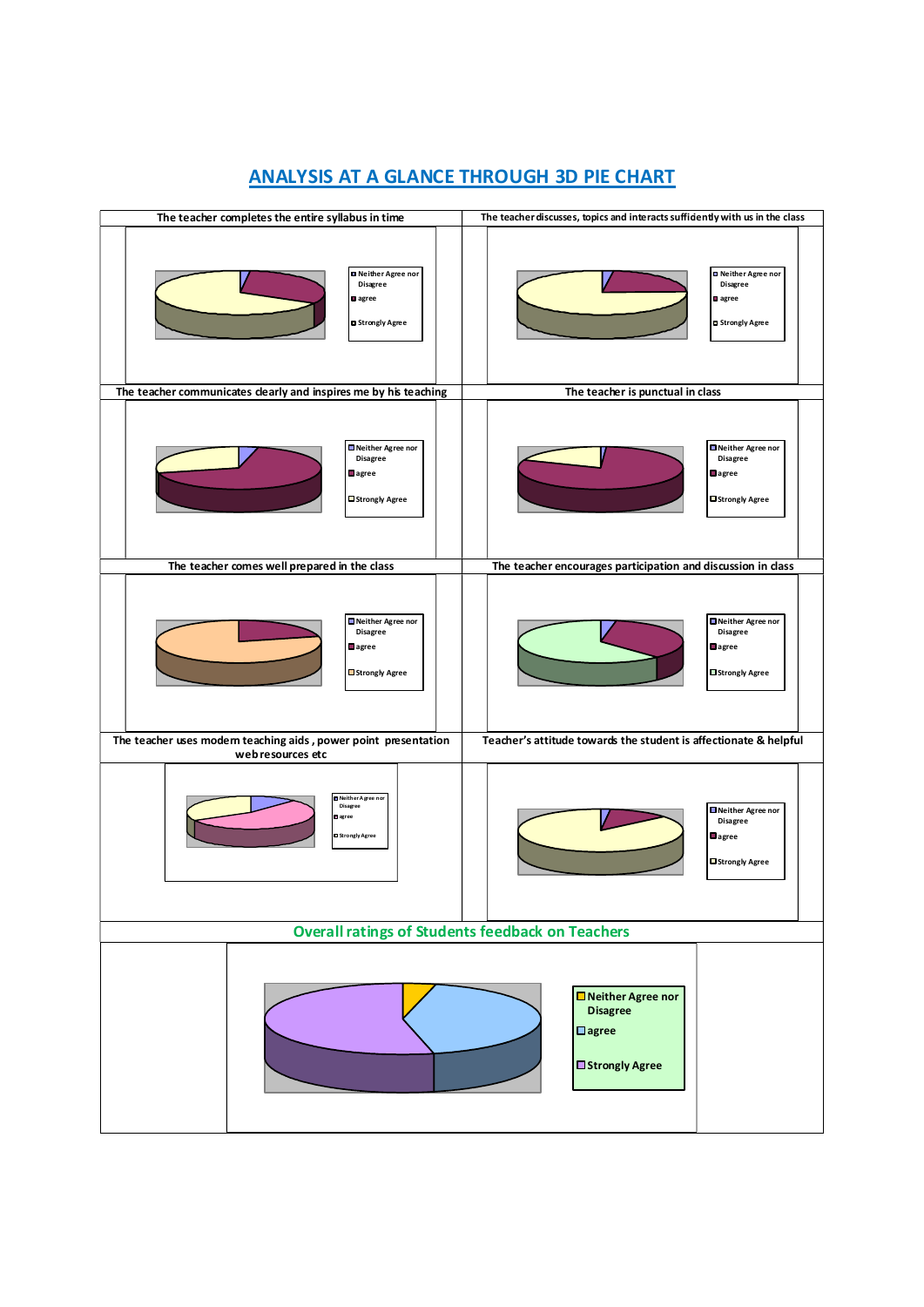### **STUDENTS OVERALL EVALUATION OF LIBRARY SERVICES**

(Ratings )

A.Unsatisfactory B. Satisfactory C. Good D. Very good

| SI | Details                          | A |    |    |    |
|----|----------------------------------|---|----|----|----|
| no |                                  |   |    |    |    |
|    | Collection of books and journals |   | 26 | 50 | 24 |
|    | Prompt action of library staff   |   |    | 24 | 72 |
|    | Behavior of the library staff    |   |    | 26 | 74 |
|    | Sincerity of the library staff   |   |    | 23 | 75 |

### **ANALYSIS OF LIBRARY SERVICES THROUGH 3D PYRAMID CHART**



**Collection of Books Promt Action of Library Staff Sincerity of the Library Staff**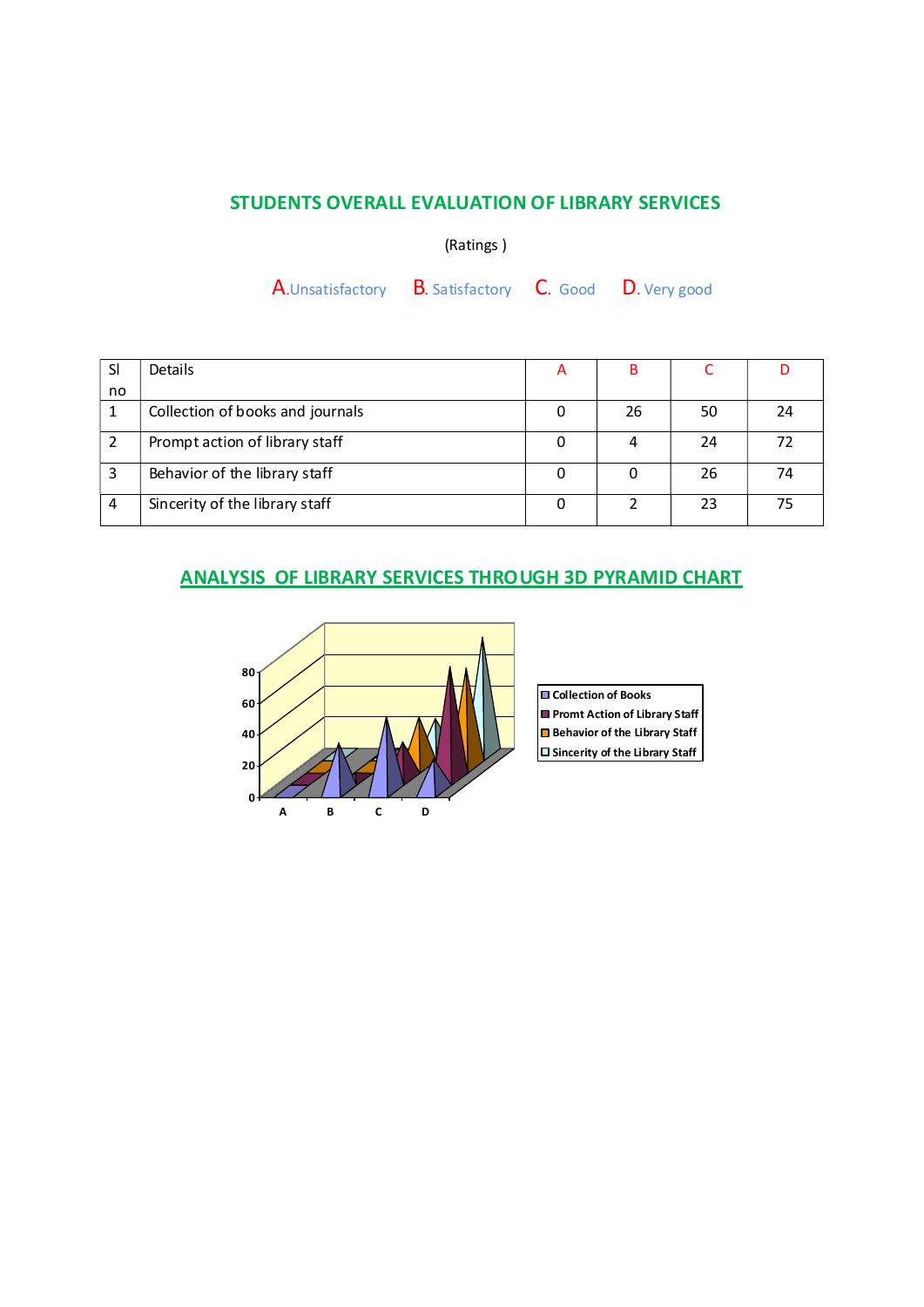### **OVERALL EVALUATION OF DIFFERENT SUPPORT SERVICES AND COLLEGE INFRASTRUCTURE**

## **(RATINGS)**

| SI             | Details                                                                                                                              | A              | B              | $\mathbf C$ | D     |
|----------------|--------------------------------------------------------------------------------------------------------------------------------------|----------------|----------------|-------------|-------|
| no             |                                                                                                                                      |                |                |             |       |
| $\mathbf{1}$   | Principal's office অধ্যক্ষের দপ্তর                                                                                                   | $\Omega$       | 3              | 11          | 86    |
| $\overline{2}$ | Accounts and cash office হিসাব ও অৰ্থ দম্ভর                                                                                          | $\mathbf 0$    | 14             | 31          | 53    |
| 3              | Behavior of office staff দ্গুরের কর্মীদের ব্যবহার                                                                                    | $\overline{2}$ | 15             | 33          | 50    |
| 4              | Sports ক্ৰীডা                                                                                                                        | 14             | 31             | 44          | 11    |
| 5              | Gymnasium ব্যায়মাগার                                                                                                                | 9              | 34             | 41          | 16    |
| 6              | NSS জাতীয় সেবা প্ৰকল্প                                                                                                              | $\Omega$       | 5              | 35          | 60    |
| $\overline{7}$ | Counseling cell পরামর্শ বিভাগ                                                                                                        | $\mathbf 0$    | 8              | 31          | 61    |
| 8              | Medical Aid (First Aid etc) চিকিৎসা পরিষেবা (প্রাথমিক চিকিৎসা ইত্যাদি)                                                               | $\Omega$       | $\overline{7}$ | 29          | 66    |
| 9              | Drinking Water পাণীয় জল                                                                                                             | $\Omega$       | $\overline{7}$ | 20          | 73    |
| 10             | Health and hygiene স্বাস্থ্য ও পরিষ্কল্লতা                                                                                           | $\overline{2}$ | 17             | 55          | 26    |
| 11             | Canteen ভোজনালয়                                                                                                                     | 4              | 26             | 49          | 21    |
| 12             | Common room কমনক্রম                                                                                                                  | $\mathbf{1}$   | 7              | 34          | 58    |
|                | $\Sigma$ of ratings                                                                                                                  | 32             | 181            | 413         | 574   |
|                | Overall ratings of Students feedback on different support<br>services and college infrastructure<br>$(\Sigma \text{ of ratings}/12)$ | 2.66           | 15.08          | 34.41       | 47.83 |

# A.Unsatisfactory B. Satisfactory C. Good D. Very good